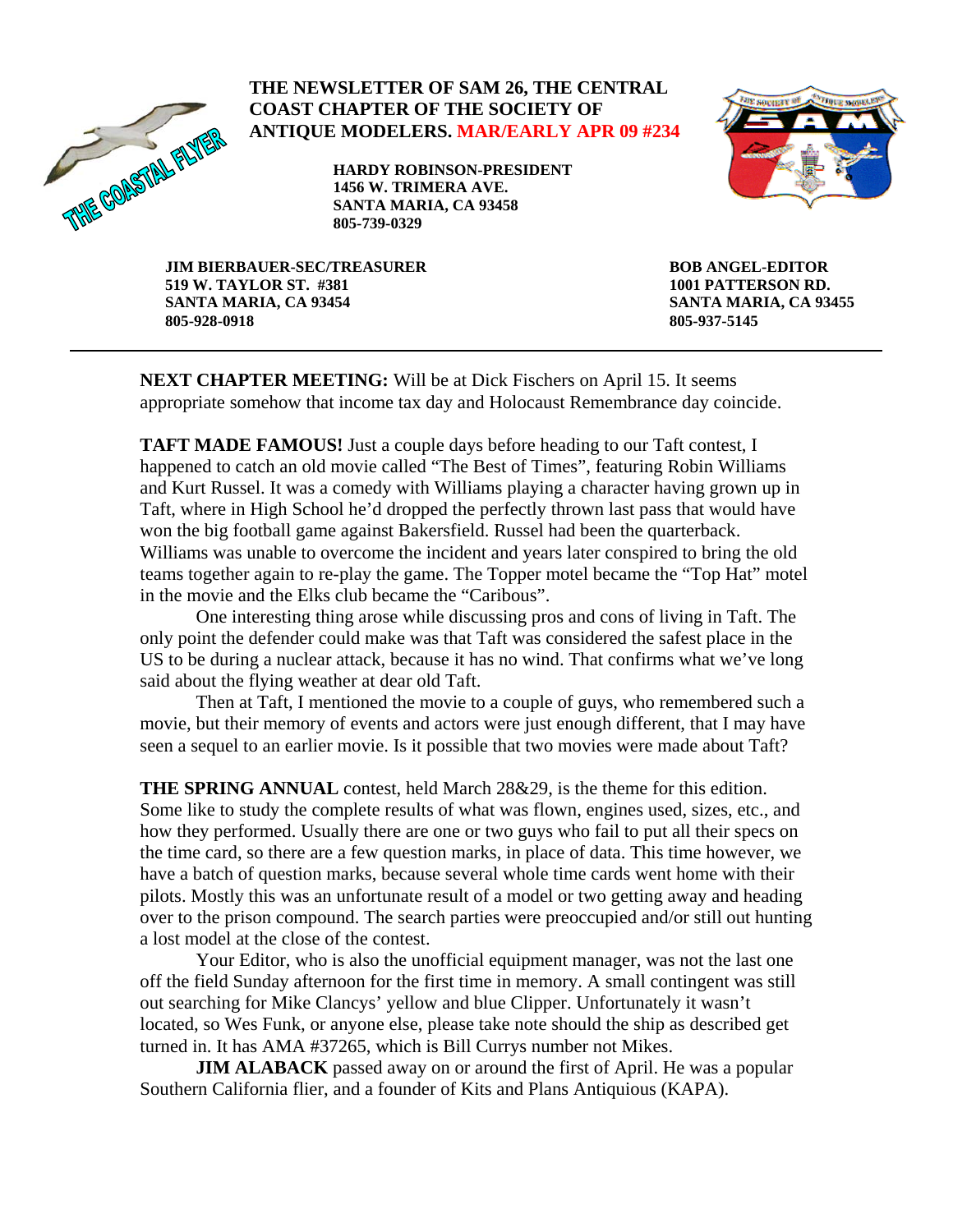# **RESULTS- 27TH SAM 26 SPRING ANNUAL-2009**  SATURDAY MARCH 28 SHOWN FIRST

| <b>ANTIQUE</b>      | <b>SHIP</b>           | <b>SIZE</b>              | <b>ENGINE</b>     | $\mathbf{1}$     | $\overline{2}$   | $\overline{3}$ | $\overline{4}$ | <b>TOTAL</b>     |
|---------------------|-----------------------|--------------------------|-------------------|------------------|------------------|----------------|----------------|------------------|
| 1 Rick Holman       | <b>Bomber</b>         | 1220                     | McCoy 60          | 10:00            | 10:00            |                |                | 23:19 Flyoff     |
| 2 Bob Angel         | <b>Bomber</b>         | 1206                     | McCoy 60          | 10:00            | 10:00            |                |                | 23:13 Flyoff     |
| 3.Dave Lewis        | <b>Bomber</b>         | 1208                     | Como 51           | $\overline{0}$   | 10:00            | 10:00          |                | 6:02 Flyoff      |
| 4. Don Bekins       | Folly                 | 680                      | <b>O&amp;R 60</b> | 10:00            | 4:53             | 5:16           | 10:00          | 20:00 DNFO       |
| 5. Dave Warner      | <b>Bomber</b>         | 656                      | OS 29             | 5:21             | 10:00            | 3:01           | 2:59           | 15:21            |
| 6. Mike Warner      | $RC-1$                | 480                      | Glow              | $\boldsymbol{0}$ | 2:57             | 3:01           | 3:17           | 6:18             |
| <b>TEXACO</b>       |                       |                          |                   |                  |                  |                |                |                  |
| 1. Dale Tower       | ? Time card flew      | away                     | $\overline{?}$    | 44:18            |                  |                |                | 44:18            |
| 2. Dave Lewis       | <b>Bomber</b>         | 1208                     | OS FS 60          | 30:07            |                  |                |                | 30:07            |
| 3. Dave Warner      | <b>Bomber</b>         | 658                      | <b>OS 29</b>      | 17:45            |                  |                |                | 17:45            |
| 4. Mike Young       | Quaker                | 1180                     | Irvine 40         | 7:236            | 15:08            | 6:15           |                | 15:08            |
| 5. Jim Bierbauer    | <b>Bomber</b>         |                          | <b>OS FS 48</b>   | 8:25             |                  |                |                | 8:25             |
| 6. Mike Warner      | $RC-1$                | 480                      | Glow?             | 4:06             | 5:41             |                |                | 5:41             |
| <b>A IGNITION</b>   |                       |                          |                   |                  |                  |                |                |                  |
| 1. Dave Lewis       | Playboy Jr.           | 357                      | Elfin D'sl        | 4:19             | 4:20             |                |                | 8:39             |
| <b>B GLOW</b>       |                       |                          |                   |                  |                  |                |                |                  |
| 1. Don Bishop       | <b>Bomber</b>         | 690                      | K&B 4.9           | 7:32             | 8:00             | 8:00           |                | 7:28 Flyoff      |
| 2. Dave Warner      | <b>Bomber</b>         | 656                      | <b>OS 29</b>      | 8:00             | 8:00             |                |                | 4:11 Flyoff      |
| 3. Bob Angel        | Stardust Spl.         | 660                      | Torp 29           | 3:23             | 8:00             | 8:00           |                | 3:59 Flyoff      |
| 4. Dave Lewis       | Clipper               | 678                      | ST 29             | 5:18             | 7:32             | 5:53           |                | 13:25            |
| 5. Ralph Cooke      | Mercury               | 840                      | Fox ?             | 3:17             | 4:22             | 2:02           |                | 7:39             |
| 6. Mike Young       | Playboy               | 650                      | K&B 3.5           | $\boldsymbol{0}$ |                  |                |                | $\boldsymbol{0}$ |
| <b>CIGNITION</b>    |                       |                          |                   |                  |                  |                |                |                  |
| 1. Rick Holman      | <b>Bomber</b>         | 1220                     | McCoy 60          | 9:00             | 9:00             |                |                | 11:42 Flyoff     |
| 2. Ed Hamler        | <b>Foote Westener</b> | $\overline{?}$           | McCoy 60          | 9;00             | 9:00             |                |                | 7:32 Flyoff      |
| 3. Dick Fischer     | <b>Bomber</b>         | 1197                     | McCoy 60          | 9:00             | 9:00             |                |                | <b>DNFO</b>      |
| 4. Bob Angel        | Bomber                | 1206                     | McCoy 60          | 6:33             | 8:36             | 6:54           | 8:56           | 17:32            |
| 5. Don Bekins       | Folly                 | 680                      | <b>O&amp;R 60</b> | 6:00             | 4:33             | 3:29           | 9:00           | 15:00            |
| 6. Mike Clancy      | ? Timecard out        |                          |                   | 5:41             | 8:28             | 6:25           |                | 14:53            |
| 7. Steve Remington  | Playboy Sr.           | $\overline{\cdot}$       | <b>O&amp;R 60</b> | 5:44             | 5:23             | 3:54           | 9:00           | 14:44            |
| 8. Bob Meyering     | Bomber                | 1220                     | McCoy 60          | 5:35             | 4:19             |                |                | 9:54             |
| 1/2A TEXACO         |                       |                          |                   |                  |                  |                |                |                  |
| 1. Bob Sundberg     | $\gamma$              | $\boldsymbol{?}$         | Cox               | 15:00            | 15:00            |                |                | 30:00            |
| 2. Don Bekins       | Anderson Pylon        | $\boldsymbol{?}$         | Cox               | 10:05            | 15:00            |                |                | 25:05            |
| 3. Ed Hamler        | ? Timecard out        | $\boldsymbol{?}$         | Cox               | 10:50            | 11:52            |                |                | 22:42            |
| 4. Mike Clancy      | ? Timecard out        | $\overline{\mathcal{L}}$ | Cox               | 10:02            | 10:21            | 10:38          |                | 20:59            |
| 5. Jose Tellez      | Playboy Sr.           | $\overline{?}$           | Cox               | :02              | 13:07            | 7:07           |                | 20:14            |
| 6. Bob Angel        | Playboy Jr.           | 350                      | <b>Babe Bee</b>   | 4:00             | 4:50             | 9:11           |                | 14:01            |
| 7. Jim Elliott      | Atomizer              | 275                      | Cox               | 2:03             | 2:48             | 4:21           |                | 7:09             |
| 8. Jim Bierbauer    | <b>Strato Streak</b>  | 350                      | Cox               | 5:58             | $\boldsymbol{0}$ |                |                | 5:58             |
| 9. Mike Young       | Kerswap               | 288                      | Cox               | 2:46             | 2:48             | 0:05           |                | 5:34             |
| <b>ELECTRIC LMR</b> | (Flown Sunday)        |                          |                   |                  |                  |                |                |                  |
| 1. Mike Warner      | Playboy               | 570                      |                   | 7:36             | 4:05             |                |                | 11:31            |
| 2. Dale Tower       | ? Timecard ?          | $\gamma$                 |                   | 10:00            |                  |                |                | 10:00            |
| 3. Dave warner      | <b>Strato Streak</b>  | 546                      |                   | 4:49             | 2:48             | 2:40           |                | 7:37             |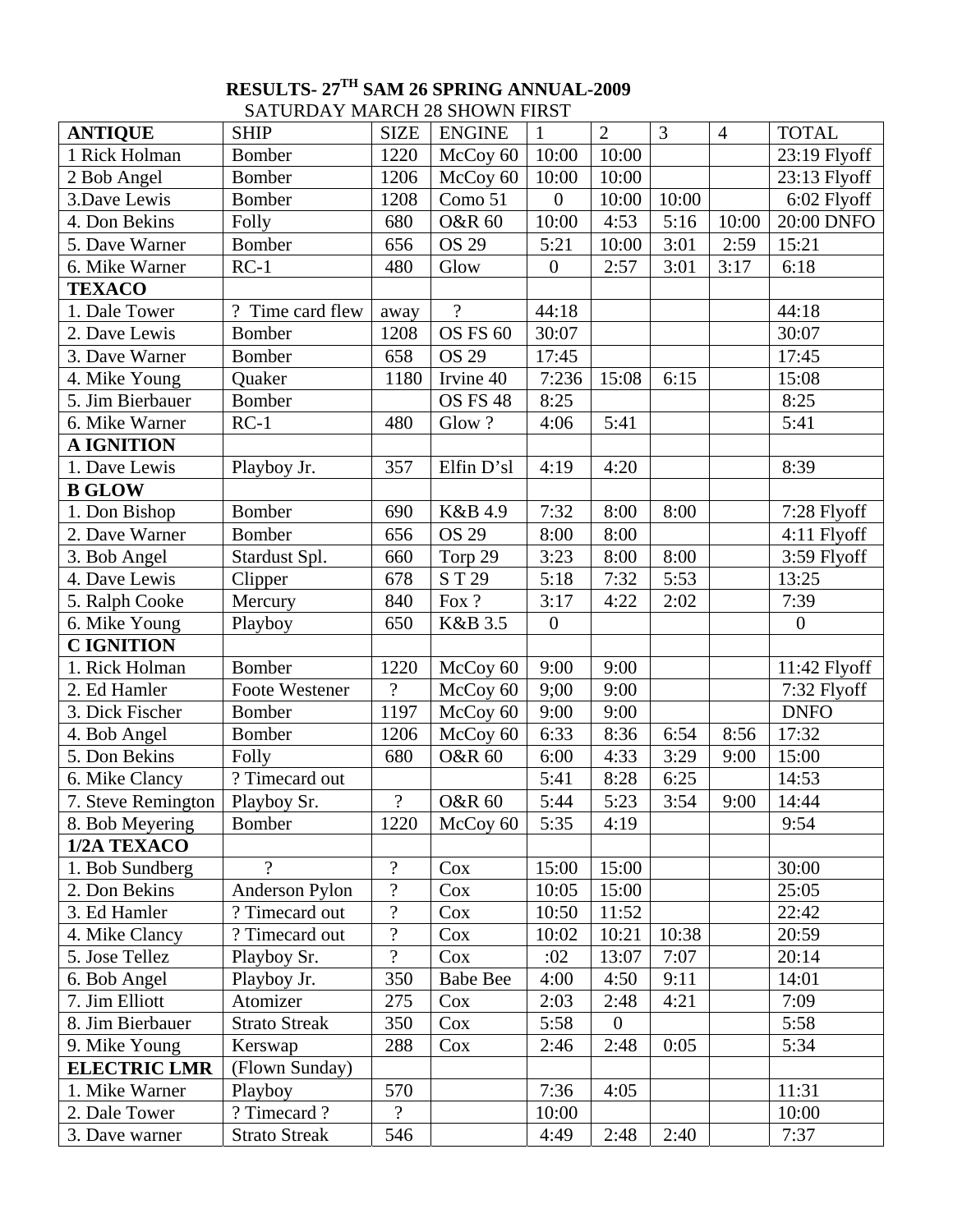| <b>ELECTRIC TEX.</b>    | <b>SHIP</b>          | <b>SIZE</b>              | <b>ENGINE</b>            | $\mathbf{1}$     | $\overline{2}$ | 3                | $\overline{4}$ | <b>TOTAL</b>     |
|-------------------------|----------------------|--------------------------|--------------------------|------------------|----------------|------------------|----------------|------------------|
| 1. Ed Hamler            | ? Timecard           |                          |                          | 13:19            | 22:11          |                  |                | 22:11            |
| 2. Dave Warner          | <b>Strato Streak</b> | 546                      |                          | 10:40            | 19:20          |                  |                | 19:20            |
| 3. Hardy Robinson       | Floater              | $\gamma$                 |                          | 12:17            | 13:30          |                  |                | 13:30            |
| 4. Mike Warner          | Playboy              | 570                      |                          | 6:38             | 7:05           |                  |                | 7:03             |
| 5. Wes Funk             | Playboy Cabin        | 582                      | Speed 400                | 17:53            | <b>But</b>     | off              | Field          | $\boldsymbol{0}$ |
| <b>O/T GLIDER</b>       |                      |                          |                          |                  |                |                  |                |                  |
| 1. Mike Clancy          | $R-40$               |                          |                          | 10:00            | 4:58           | 10:00            |                | 24:58            |
| 2. Bob Angel            | Nameless Waif        | 120"                     |                          | 3:54             | 10:00          | 4:25             |                | 18:19            |
| 3. Mike Warner          | Wanderer             |                          |                          | 10:00            | 6:20           | 1:55             |                | 18:15            |
| 4. Hardy Robinson       | Bird of Time         |                          |                          | 6:05             | 2:03           | 3:18             |                | 11:26            |
| 5. Ed Hamler            | ? Timecard           |                          |                          | 6:53             | 1:37           | 1:02             |                | 9:32             |
| 6. Bob Meyering         | (Loaner)             |                          |                          | $\boldsymbol{0}$ | 1:03           | $\boldsymbol{0}$ |                | 1:03             |
| <b>A GLOW</b>           | Sunday starts        |                          |                          |                  |                |                  |                |                  |
| 1. Rick Holman          | Stardust Spl.        | $\overline{?}$           | Novarossi                | 7:00             | 7:00           |                  |                | 14:00            |
| 2.Ed Hamler             | ? Timecard           | $\overline{\mathcal{L}}$ | $\overline{\cdot}$       | 7:00             | 7:00           |                  |                | 14 no FO         |
| 3. Mike Clancy          | ? Timecard           | $\overline{?}$           | $\overline{?}$           | 7:00             | 7:00           |                  |                | 14 no FO         |
| 4. Dave Lewis           | Bomber               | 450                      | ST 19                    | 7:00             | Over           | 5:19             |                | 12:19            |
| 5. Mike Warner          | $RC-1$               | 480                      | $\ddot{?}$               | 3:32             |                |                  |                | 3:32             |
| <b>B IGNITION</b>       |                      |                          |                          |                  |                |                  |                |                  |
| 1. Rick Holman          | <b>Bomber</b>        | 490                      | McCoy 29                 | 8:00             | 6:90           | 8:00             |                | 16:00            |
| 2. Dave Harding         | <b>Bomber</b>        | $\overline{?}$           | $\overline{\mathcal{L}}$ | 8:00             | 2:40           |                  |                | 10:40            |
| <b>C GLOW</b>           |                      |                          |                          |                  |                |                  |                |                  |
| 1. Don Bekins           | Playboy              | 800                      | $\overline{?}$           | 9:00             | 9:00           |                  |                | 18:00 toss       |
| 2. Rick Holman          | <b>Bomber</b>        | $\overline{\mathcal{L}}$ | ?40?                     | 9:00             | over           | over             | 9:00           | 18:00 toss       |
| 3. Ed Hamler            | ? Timecard           | $\overline{?}$           | $\overline{\cdot}$       | 8:25             | 9:00           |                  |                | 17:25            |
| 4. Mike Warner          | Playboy              | 800                      | $\overline{?}$           | 3:32             |                |                  |                | 3:32             |
| <b>BROWN JR.</b>        |                      |                          |                          |                  |                |                  |                |                  |
| 1. Don Bekins           | Folly                | 680                      | Brown Jr.                | 5:42             | 20:39          |                  |                | 20:39            |
| 2. Bob Angel            | Kloud Queen          | 830                      | <b>Brown D</b>           | 5:11             | 7:05           | 5:27             |                | 7:05             |
| <b>O&amp;R SIDEPORT</b> |                      |                          |                          |                  |                |                  |                |                  |
| 1. Rick Holman          | $RC-1$               | 1010                     | <b>O&amp;R 60</b>        | 7:00             | 4:42           | 7:00             |                | 14:00            |
| 2. Don Bekins           | Folly                | 680                      | <b>O&amp;R 60</b>        | 7:00             | 7:00           | 7:00             |                | 14:00            |
| 3. Dave Lewis           | Clipper MK II        | 678                      | <b>O&amp;R 60</b>        | 0:36             |                |                  |                | 0:36             |
| 4. Mike Clancy          | ? Timecard           | $\overline{\mathcal{L}}$ | $\overline{\mathcal{L}}$ | LOF              |                |                  |                | Off field        |
| <b>SPEED 400</b>        |                      |                          |                          |                  |                |                  |                |                  |
| 1. Dave Warner          | Miss America         | 310                      | S 400                    | 7:18             | 8:58           | 9:32             |                | 18:30            |
| 2. Phillip Stephens     | Airborn              | $\overline{?}$           | S 400                    | 6:53             | 7:06           |                  |                | 13:59            |
| 3. Bob Meyering         | Bomber               | $\overline{?}$           | S 400                    | 5:15             | 5:01           | $\overline{0}$   |                | 10:16            |
| 4. Dale Tower           | ? Timecard           | $\overline{?}$           | S 400                    | 8:01             | 0:54           |                  |                | 8:55             |

# **SAM 26 SPRING ANNUAL-CONT'D**

Rick Holman flew highest, longest and most frequently to win the overall sweepstakes perpetual trophy. Rick also won the Don Barrick Memorial trophy for class C ignition which was Don's favorite event. Dale Tower won the Templeton Texaco Trophy, donated by Charlie Applebaum. Newcomer Bob Sundberg won the Ron Doig Memorial 1/2A Texaco trophy, which was one of Ron's favorite events. Bob Holman Plans produced more of the nice event trophy mugs and made sure every one had been awarded one of these nice mugs at some time or another.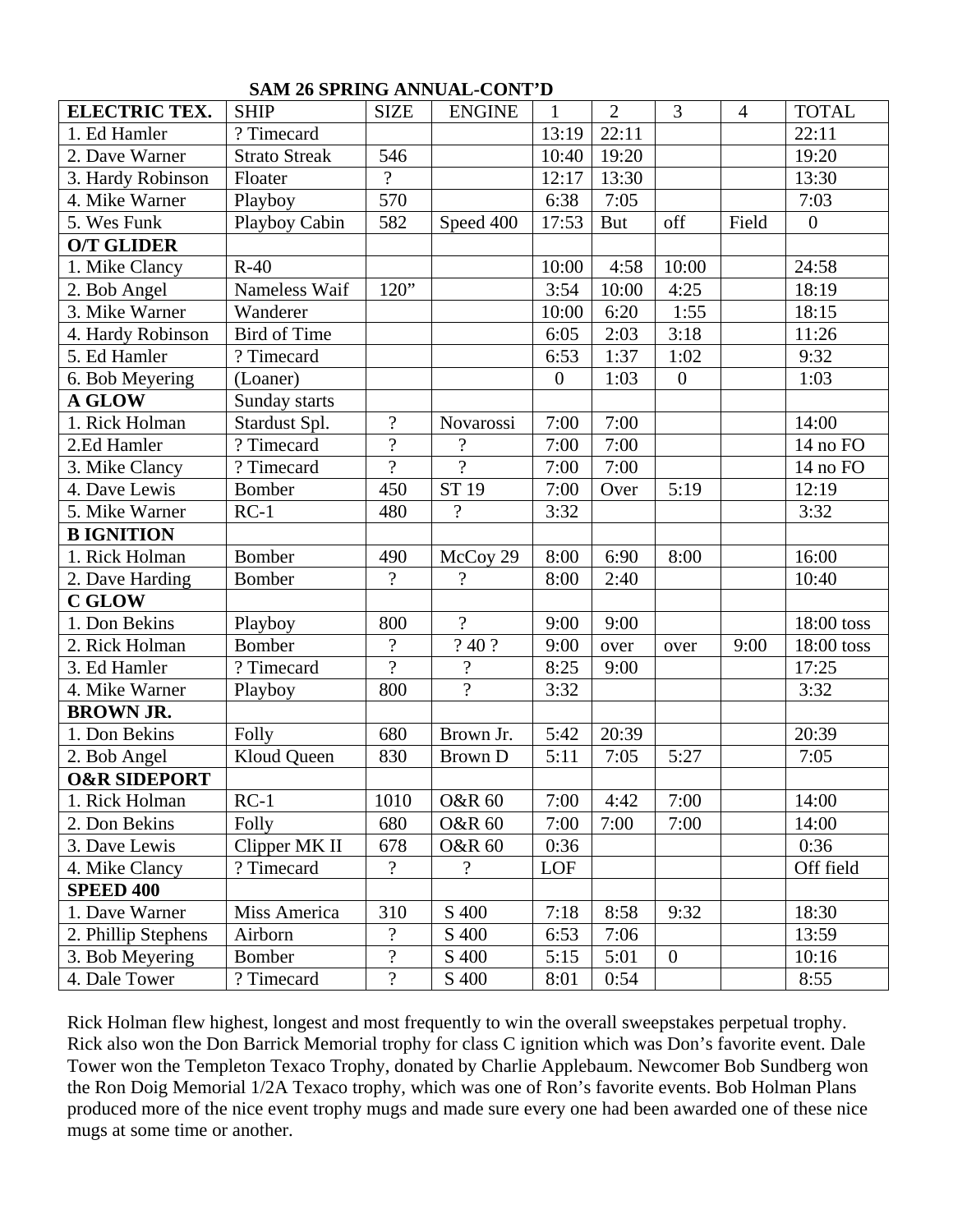## **SPRING ANNUAL NARRATIVE** by Bob Angel

N**OW** that you've memorized the contest results, we'll do our best to provide a play by play description of each event or at least that small part we saw or heard about..

**FIRST,** thanks to Robby. That's Hardy Robinson who served as our Contest Director and left his ships at home so he could devote full attention to CD duties. And thanks also to Dale Tower and Jim Bierbauer, each of whom loaned Robby a ship and insisted he fly it.

**WEATHER** was warm and mild, as Taft in the spring should be. But there was the occasional dust devil, and one particularly nasty one decided to pluck a wing out of the open rear door of the Holmans' model trailer and send it spinning upward and out of sight over the prison and probably well beyond. It first took the wing out for a pass by the flight line, where Bob Meyering saw it dip close to the ground and instinctively gave chase. But the tricky devil plucked it right up and away again, even though it was spinning vertically on edge. The wing max'ed out but received a zero score as it didn't come close to an on-field landing, and in fact wasn't recovered at all.

 And despite Tafts windless reputation, the North breeze did become strong enough late Sunday so that some of the smaller ships such as 1/2A Scale were set aside and wisely not flown. Thermal activity was very evident and consisted of fairly broad and sometimes turbulent lift packages with severe downers just outside.

**THE ANTIQUE EVENT** was combined, since the current rules only allow one or the other of the two Antiques to be flown by one pilot anyway. Dave Warner and son Mike gallantly entered several events, even though their ships weren't designed specifically for all the events they entered. They even competed against each other in Antique, Texaco, and E Texaco. Four guys qualified for the Antique flyoff, but Bekins didn't do the flyoff, and Dave Lewis missed the big boomer that took Holman and me (Angel) up for 23 plus minutes.

 Last time Rick and I flew off with our near identical McBombers, I prevailed by a narrow margin, claiming it was my wood prop vs. Rick's plastic one that made the difference. This time Rick switched to wood and I used plastic, so I'll claim the prop made me lose by just 6 seconds. Actually, Rick was quite a bit higher most of the flight, having found a little better lift. But when I got down to about 100 feet, I got a little last minute sustaining lift, which closed things out to a tighter than expected finish.

**VISIBILITY** was pretty good, but during that referenced Antique flyoff there was a very noticeable difference in color visibility. It's a good thing Rick Holman has good eyes, because his red ship was very hard to see at times. By contrast, my wings' black center section with translucent yellow tips showed up very well at height. Later I noticed that my Stardust special wing, which is dark maroon was equally as tough to see as Rick's red.

**TEXACO.** The mysterious Dale Tower won with an unknown ship because his was one of the time cards that somehow vanished. Fortunately, we'd entered the scores before the several timecards failed to return. I missed most of the Texaco action, but I see Dave Warner scored almost 18 minutes and a respectable third place flying a small ship with a 2 stroke glow. That combination is often at a bit of disadvantage in Texaco against the four strokes, sparkers and larger ships.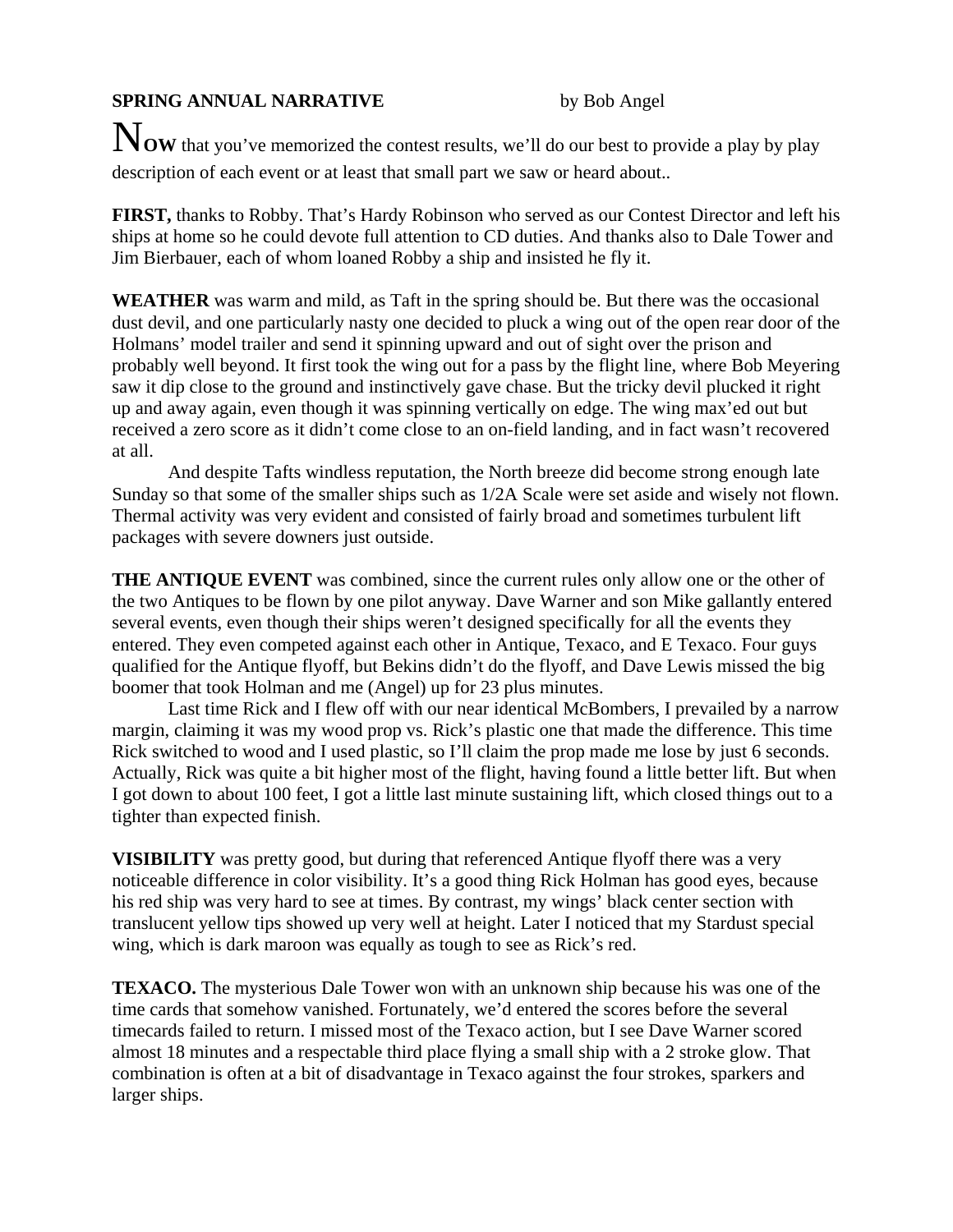**A IGNITION LER**. Dave Lewis just wasted a little Diesel fuel and flew for kicks for his second flight, since he was the only entrant in the event. Unfortunately, interest in A Ignition has been declining, because of the domination of vintage diesels, when many people don't "do" diesels. And at a few contests where A and B ignition are combined, you don't even need an A class ship, which is at a disadvantage against the bigger B ships anyway.

**B GLOW.** In the three way flyoff, Don Bishop was complaining that he was out of control most of the time he was flying. But while he was complaining, he kept going up. Apparently he got into a turbulent thermal that was an almost dust devil. Meanwhile Dave Warner and Angel found the sink outside the thermal for short flights. Bishop could have gone on to a much longer flight, but he observed the usual flyoff courtesy of not "running up the score" after seeing he'd won.



Ned Nevels sends this action shot of Don Bekins takeoff with Jennifer Holman timing. Ned has been using a bit of photo trickery lately to produce these interesting shots. He uses a telephoto lens so he's well away from the takeoff path, and the car in the background is over a quarter mile behind Don to the South. The Ethy being flown is an O&R Sideport entry.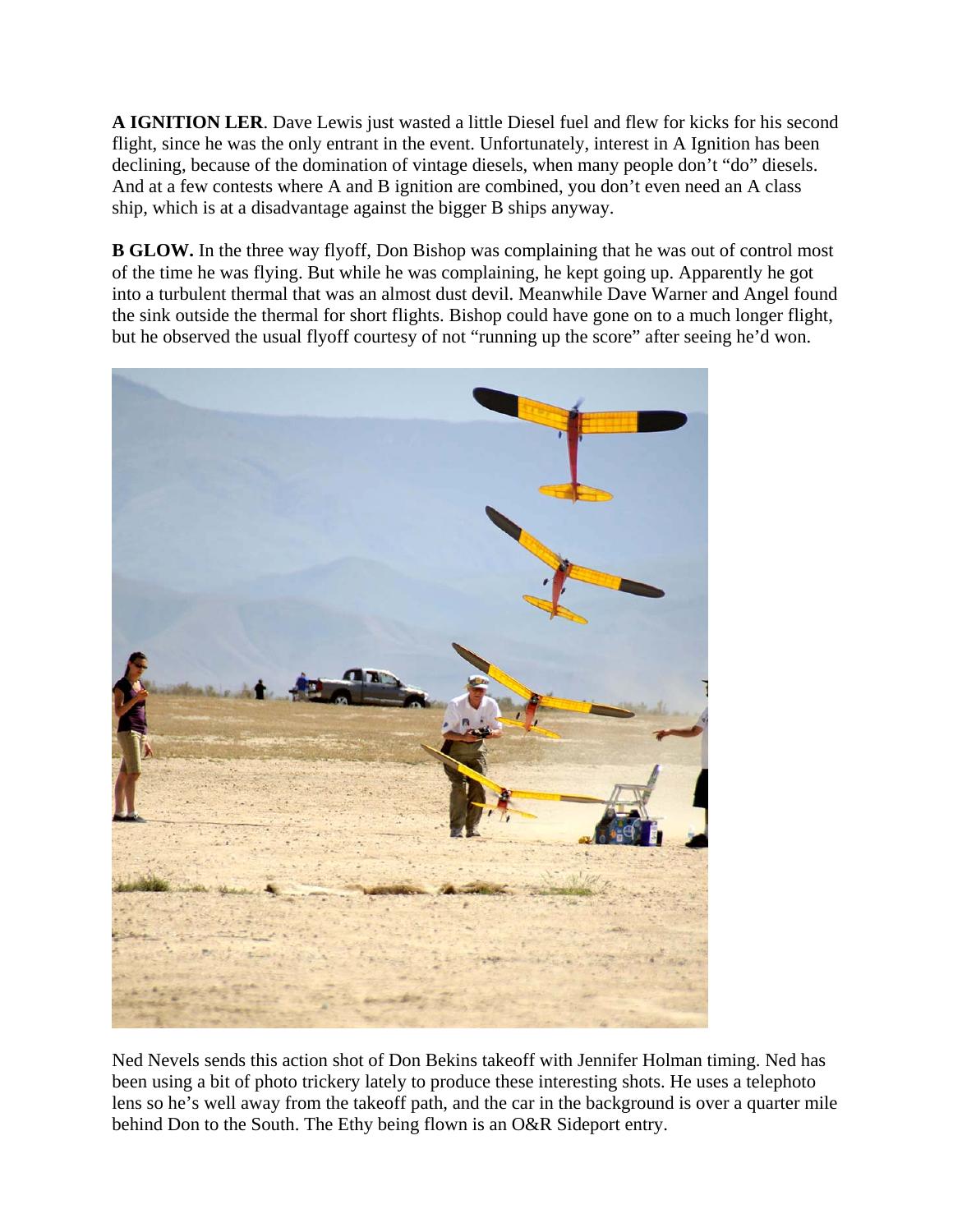**C IGNITION**. Usually it's almost an embarrassment not to max out in C Ignition, but I was in lots of good company this time. I don't know what happened to everyone else who didn't max, but it took me three flights to figure out I needed to change the spark plug that had seen several seasons of service. But why do these things first arise at a contest? Maybe Dick Fischer can answer that because his McCoy 60 had been running smooth and strong for its two easy max qualifying flights. But then only at the flyoff did it decide to fail to start and keep running.

 The flyoff was then reduced to Holman and Hamler. I believe Hamler also had the McCoy run a little sick, or flame out in Dan Carpenters' Foote Westerner. When the McCoy is running OK, it's hard to beat that team effort with only a McBomber. I'm operating from fuzzy memory on the Westerner, because Hamler's time card was one of the vanishing ones.

**1/2A TEXACO.** Once again this was the most popular event, despite the standard fussing and cussing about how erratic the finicky little engines run. Bob Sundberg, our newest SAM 26 member did a great job with the only perfect score for a decisive win in his very first SAM RC outing. Bob is a long time free flighter who has very recently gotten into RC. Bob's Dad, Gus Sundberg, also a free flighter, was in attendance to support Bob and to just observe the proceedings. Bob had come up from Santa Barbara to our Drum Canyon Farm for just a couple of training and practice flights on his new ship prior to heading out to the contest. These flights also provided two units of laboratory course credit at the legendary SAM 26 1/2A Technical Training Institute.

**ELECTRIC LMR**. Here again we had a nice win by a relative newcomer, young Mike Warner, who bested veteran electric flier Dale Tower, as well as his own Father.

**ELECTRIC TEXACO.** Taft Resident Wes Funk had the home field advantage and put up the second best time on his only flight, but his off field excursion left the win to Ed Hamler. It was Dave Warners' turn to come out ahead of his son. Dale Tower didn't fly the event because he'd loaned his nice looking Floater to CD Hardy Robinson.

**O/T GLIDER.** Mike Clancy is the "pro" in this event as the only LSF top level (five) pilot. He proved it by a win flying the R-40 glider, which several of us, including Mike have judged to be one of the less competitive designs. Changing rules always carries unknown hazards, and unanticipated consequences. And it caused a bit of confusion when we elected to go to two three ten minute maxes for glider, instead of the rulebook 20 minute cumulative total for 1 to 3 allowed flights. I forget exactly why this was done, but probably in response to someone's plea which sounded logical at the time. The change was pre-announced in the contest flyer per AMA requirements and told to Ed Hamler for SAM 27, but the word still didn't get to everyone.

**A GLOW.** Three qualified for the flyoff, but Rick Holman got a "gimme" when, I believe, Ed Hamler and Mike Clancy may have been off to the prison searching for Mike's flyaway ship.

**B IGNITION.** Just two entries, with Holman winning again.

**C GLOW.** Don Bekins was the only guy to come out ahead of Holman all weekend, and even then it was a result of some sort of "negotiated" coin toss. But Rick did have to use all four flights to qualify, because of a couple of engine over runs.

**INJURY REPORT**. The only known injury was from a non-flying incident in which a standard #11 Xacto blade was applied to a finger to check out whether a first aid kit was on hand.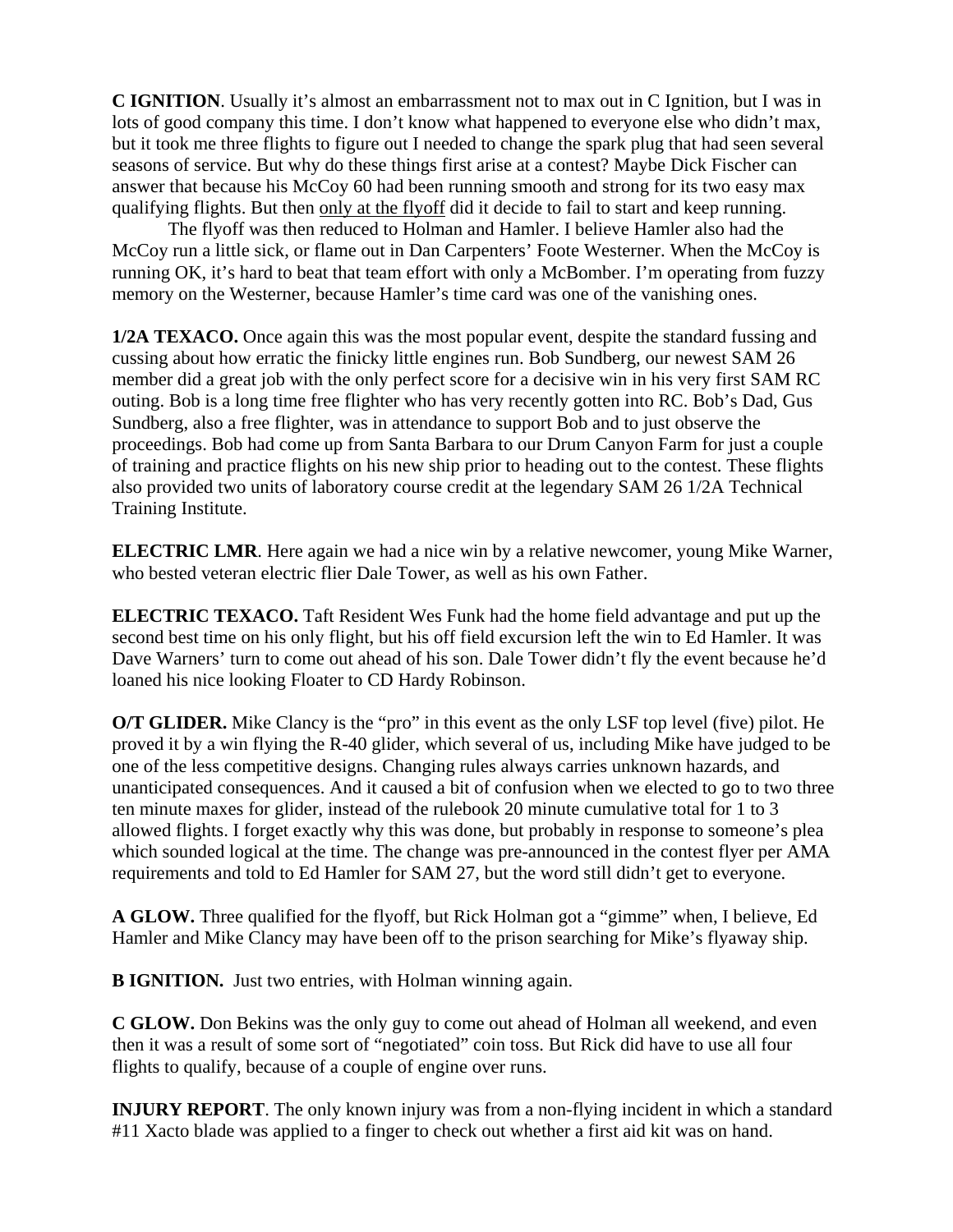**RADIO RECALL:** Big government is coming after you! Jose Tellez relays this message, supposedly from the feds, who somehow got hold of the Spectrum Transmitter problems. So if we ever want to get serious about ridding ourselves of those dangerous plastic props once and for all, we just need to put these guys on the case.

## **NEWS from CPSC**

### **U.S. Consumer Product Safety Commission**

Office of Information and Public Affairs Washington, DC 20207

FOR IMMEDIATE RELEASE April 2, 2009 Release #09-179

**Firm's Recall Hotline: (877) 504-0233** CPSC Recall Hotline: (800) 638-2772 CPSC Media Contact: (301) 504-7908

### **Radio Transmitters for Model Aircrafts Recalled by Horizon Hobby Due to Impact and Laceration Hazards**

WASHINGTON, D.C. - The U.S. Consumer Product Safety Commission, in cooperation with the firm named below, today announced a voluntary recall of the following consumer product. Consumers should stop using recalled products immediately unless otherwise instructed.

**Name of Product:** Spektrum DX6i Radio Transmitters used with model aircrafts

**Units:** About 15,000

**Manufacturer:** Horizon Hobby Inc., of Champaign, Ill.

**Hazard:** The defective radio transmitters can cause model airplanes and helicopters they control to fall from the sky while in flight and crash into bystanders or property. The propellers can also spin unexpectedly injuring a person standing too close or working on the aircraft. This poses impact and laceration hazards to consumers and a risk of property damage.

**Incidents/Injuries:** Horizon Hobby is aware of two injuries that resulted in multiple cuts to the hands.

**Description:** The recalled Spektrum DX6i radio transmitters are used to control model airplanes and helicopters. "Spektrum DX6i" is printed on the front of the transmitters. The transmitters were sold individually or as part of three different ready-to-fly model aircraft. Item numbers and product date codes included in this recall are listed below. The item number is located on the product's packaging. The date code is located on a label inside the transmitter's battery compartment or on the underside of the battery compartment door.

Ed Note: The date codes were listed on the original message, but got lost along the way. But most Spectrum owners already know about the problem as we published it in our February issue. You Spectrum owners can call the Hotline above to check whether your transmitter is involved.

The problem was with the stick pots, and Horizon will pay shipping costs both ways to replace them.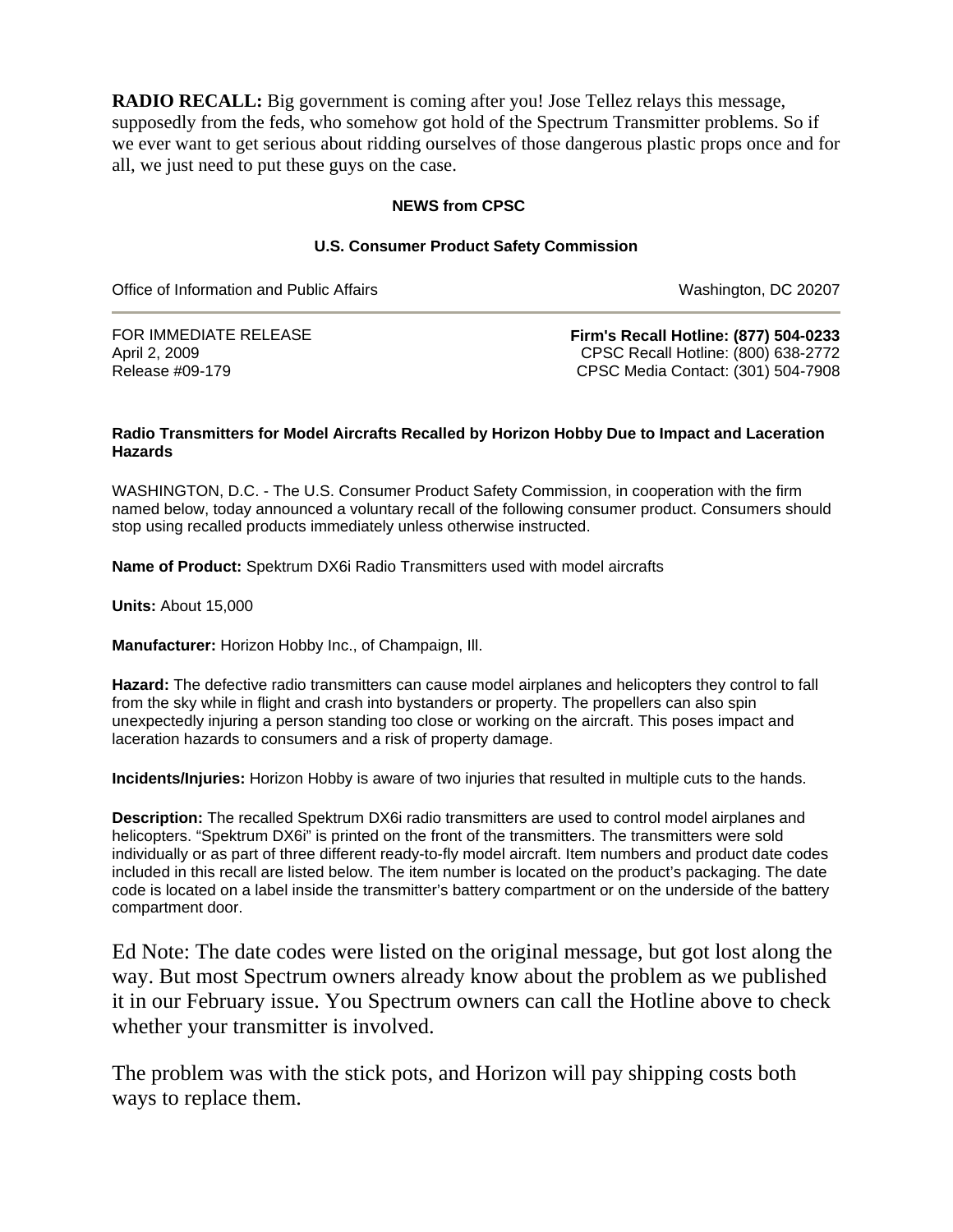

Many of the neatest glider designs originated from countries outside the US. This is Ed Hamlers recently finished "Kane" design in its' debut over Taft. Ned Nevels photo.

Jack Hiner, our member from Illinois specializes in electric and diesel power. Pure ether has become hard to obtain over the years, so this alternate source is a valuable clue. I've heard of other brands of starting fluid that will do the job, if you have no John Deere dealer nearby.

### **Refurbish your Old Diesel Fuel By Jack Hiner**

If the lid has not been properly tightened and sealed on a container of diesel fuel that has been opened and stored for a long time the ether content will evaporate, causing some hard starting problems. The following procedure will restore your fuel to like-new attributes..

Get some John Deere tractor starting fluid in a can. The can indicates 80% ether and 7 ounces. I get about 8 ounces when finished. I hold the can upside down and spray out the propellant. Then I place in the freezer for a couple hours to slow down the ether molecules. Then on a cool Day away from any flames or sparks, I punch two holes in the top of the can with an awl. One hole to pour the ether the other a breather. I pour in into the gallon can all 8 ounces. Earlier this year a fellow gave me a partial gallon of fuel from the late 1990's. I ran one of my diesels on this fuel and it required a higher than normal compression setting. Adding a can of John Deere starting fluid to the almost full gallon made the fuel like new. If you know a druggist you may be able to get some ether from a drug store. Some guys do but I have not tried this since the late 1950's. It make take two cans if the fuel is real flat. Too much ether just makes starting even easier with maybe a bit of power lost. When tightening the lid on the metal can I use a strap wrench. Also for removing the lid. Wash the lid and can before tightening to remove oil. After you think it is tight enough hold the can upside down to see if there is a leak. Also after a couple days if you smell ether you have a leak.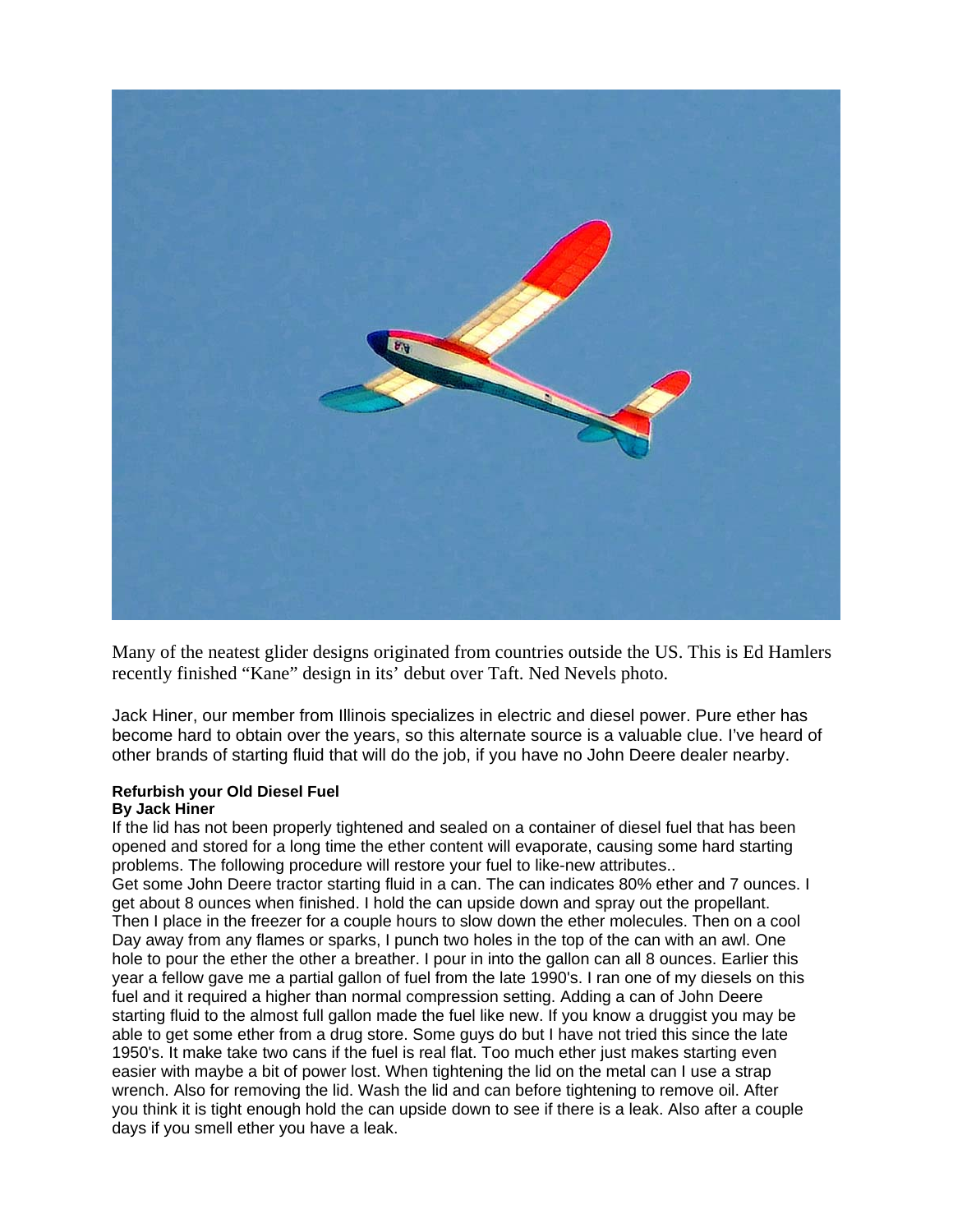

**TIRED OF THE DUST AT TAFT?** Then try the soy bean field at the Muncie Indiana national flying site.

**Mike Myers** describes his problems with spread spectrum below:

I was flying a Speed 400 ship at the Rose Bowl Lawn last week and got "shot down". I've had some interference problems before at the Rose Bowl--but not while flying a 2.4 GHz radio. I was using a Futaba 6 ch FASST transmitter and receiver. That is supposedly a "full range" receiver.

 I'd figured that the interference problems were behind me when I switched away from the 72MHz radios. My past problems were primarily on Ch. 34, and the most frequent failure mode was an uncommanded full down elevator.

 One of the most "frequent flyers" on the Rose Bowl Lawn (he's there about three nights a week for two or three hours each time) says he's been "shot down" perhaps 10 times--using both the 72 MHz and the 2.4GHz radios (he flies the Spektrum 7 ch transmitter). [I now have both the Futaba FASST and the Spektrum Dx7. I've not been hit on the Spektrum--yet.]

 When I got shot down I was relatively far out (as the Rose Bowl Lawn flight space goes) and on a line that ran directly between two notorious or perhaps nefarious but intermittent sources of interference.

 I think my problem can be traced to not following Tandy Walker's method of a wooden jig keeping the aerial wires at 90 degrees to each other. He showed pictures of that on SAM Talk some time ago. Rather I'd been following the Ed Hamler method. He tapes the two wires to the sides of a 90 degree balsa triangle.

The antenna wires are in the same plane horizontally, but have their legs spread at a 90 degree angle. When I got to the scene of the crash, I could see that I'd stuffed the receiver in the fuselage without taking sufficient care to maintain that 90 degree angle. The tape had slipped and the tips of the antenna wires were fairly close to each other.

 I raise the incident only to make the point that the 2.4 GHz technology while supposedly interference free, may not be. It's better than the 72 MHz stuff--but it can still be overpowered--especially if you get sloppy (and in this case, I did get sloppy) about maintaining appropriate antenna leg spacing. Mike Myers